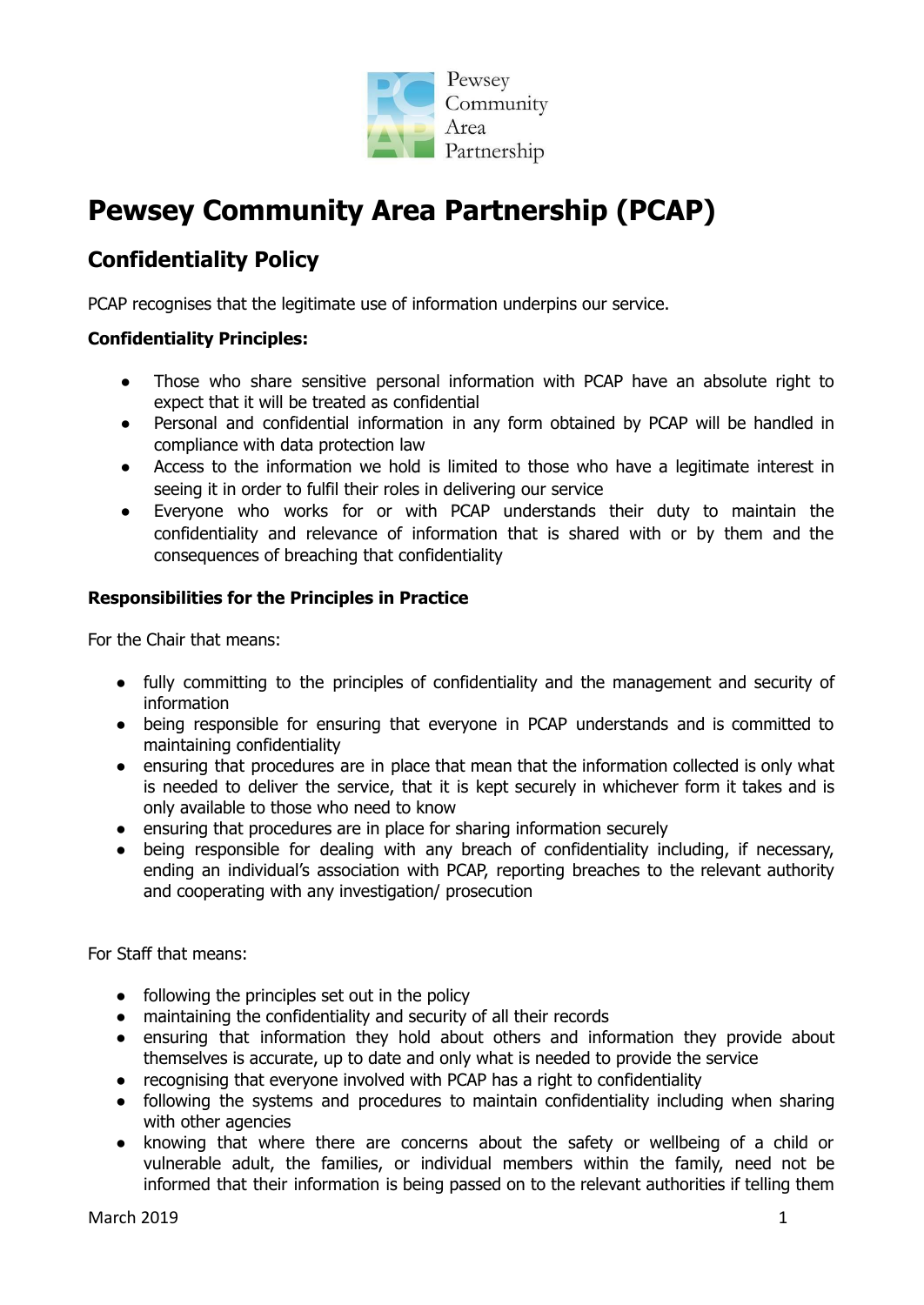

Pewsey Community Area Partnership

has the potential to cause further harm, or may jeopardise any investigation by Police, Social Care services or other agencies with legal investigatory powers.

- knowing and following the procedures for dealing with a request for information from the police, courts or other agencies with legal powers to collect information
- being aware that breaches of confidentiality are serious matters and could result in being fired and even prosecution

For Volunteers that means:

- making sure they understand and follow the principles of confidentiality and understand the limits around what information is collected and shared
- follow the procedures put in place by PCAP to maintain that confidentiality
- being careful not to discuss personal details in ways that would identify them to others making sure that any information they record is held securely and is destroyed as soon as support is ended
- knowing that breaches of confidentiality are serious and could result in ending their volunteering role and even make them liable to prosecution

For participants and beneficiaries that means:

- knowing how and why PCAP will collect information from and about them and in what circumstances it could be shared
- having confidence that PCAP will respect their right to confidentiality and will let them know wherever possible before sharing information about them
- being aware that if PCAP believes that telling them that we will share their information might put them or a child at risk of harm we will not tell them first
- knowing that PCAP will keep accurate and up to date records and that there are clear limits to how long information is kept in an identifiable form

Appendix 1 attached to this policy gives guidance and examples of the kind of procedures which should be in place

Appendix 2 gives the details on the reporting of breaches of confidentiality.

This policy should be read alongside the GDPR Data Protection policy 2021.

Date adopted April 29<sup>th</sup> 2019

Date of next review: Sept 2022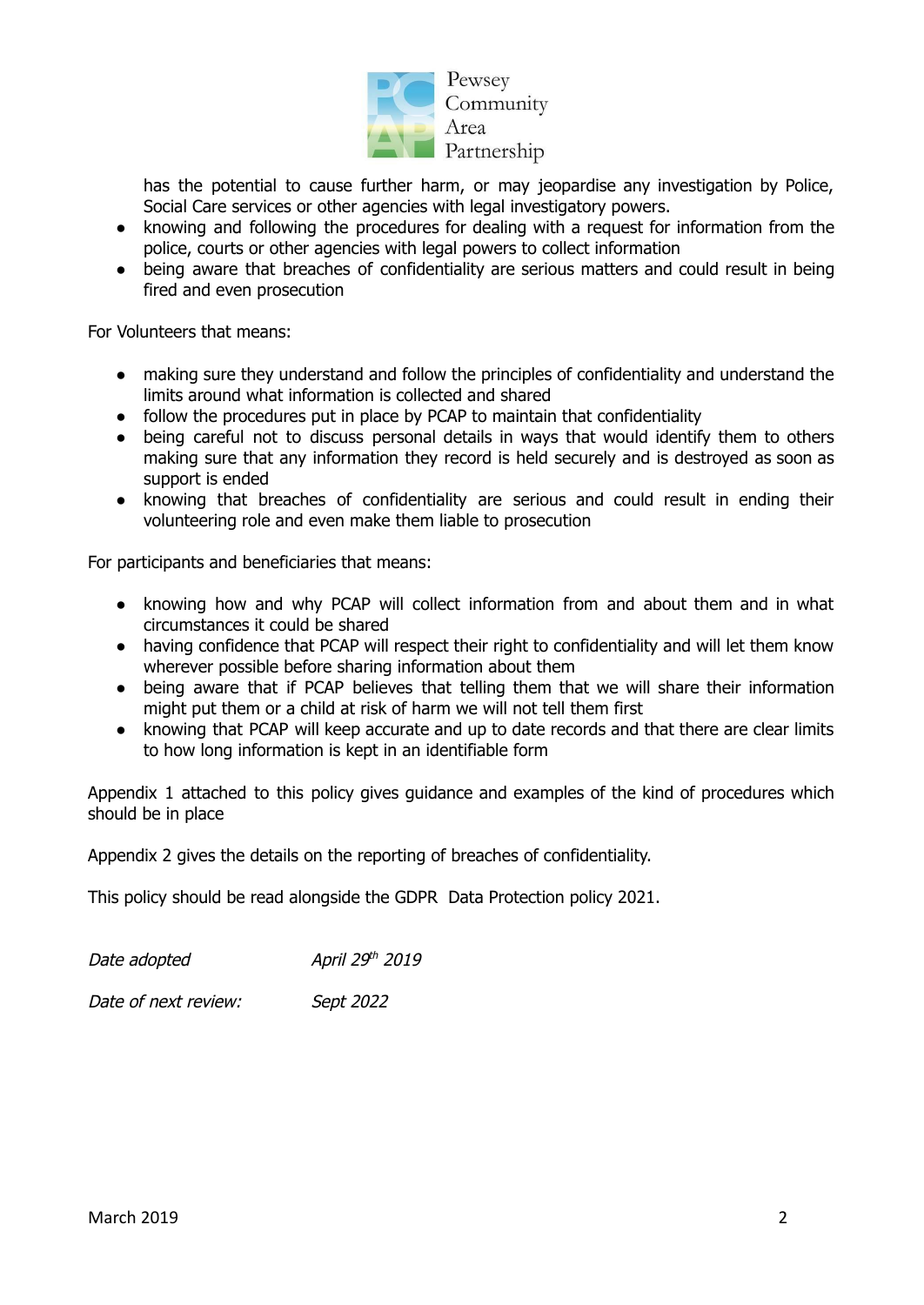

# **Appendix 1**

These are the kind of procedures you must have in place.

### **Safeguarding**

There are times when staff and volunteers may need to break confidentiality. If there are concerns about the safety or wellbeing of a child, or a vulnerable adult, data protection law allows the sharing of relevant personal information. In fact, there is a legal and moral obligation to report safety or wellbeing concerns to the relevant authorities. Information shared in these circumstances must be shared in a secure manner and only the minimum personal information necessary for the purpose must be shared. The parties involved should not be informed that information about them has been shared if doing so would jeopardise an investigation by police, social care or other agency with investigatory powers.

#### **Sharing information**

#### **Staff**

When staff to share information with other agencies they will need to ensure such agencies have a legitimate interest in knowing the information and that they have appropriate confidentiality, data protection and privacy notices in place which conform with the law.

When discussing beneficiaries with other staff or volunteers confidentiality should be maintained at all times – in line with this policy and the Data Protection policy. Such discussions should take place in a confidential setting.

When formal requests from courts or police for information are made to PCAP the Chair should be informed and the material supplied in the form of a witness statement drawn up from actual dated and signed records.

#### **Volunteers**

Volunteers should try not discuss the beneficiaries that they are supporting/have supported in public in a way which would identify them to others and breach their right to confidentiality.

Information held by the volunteer that might identify families, should be stored securely.

#### **Other agencies and external contractors**

Confidential information may be shared with relevant agencies who have a legitimate interest in supporting the beneficiaries in line with the consent given when accepting support.

Beneficiaries are informed of when such sharing takes place unless to do so would put anyone at risk (see point 2)

Statistical information and case studies for funders or other stakeholders are provided in an anonymous form.

Any third party contractor (e.g. an IT engineer) accessing personal, sensitive information incidental to their work will sign an undertaking ensuring strict confidentiality will be maintained and be under contract to protect the confidentiality and security of the information.

# **Record Keeping**

All records are kept securely